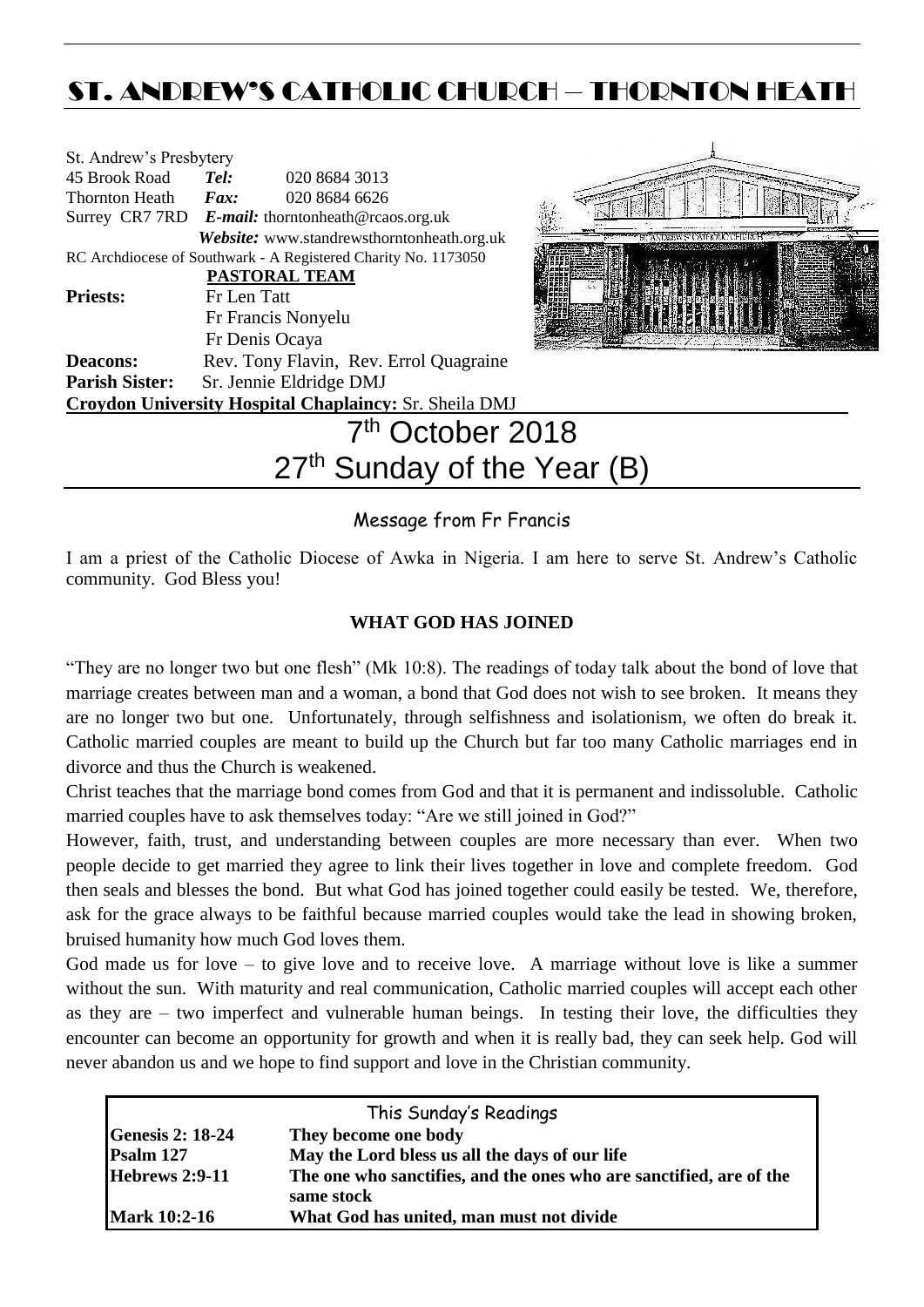# Diary for the Week

| Sunday 7 <sup>th</sup> October      |                               | 6.00pm (Saturday) First Mass of Sunday  | John & Edith Chapman & Sons RIP                           |
|-------------------------------------|-------------------------------|-----------------------------------------|-----------------------------------------------------------|
| 27 <sup>th</sup> Sunday of the Year |                               |                                         |                                                           |
| (B)                                 | 9.30am                        | Mass                                    | Parishioners                                              |
|                                     | 11.30am                       | Mass                                    | James Brennan RIP (Months Mind)                           |
|                                     | 5.00pm                        | <b>Rosary</b>                           |                                                           |
|                                     | $5.15 - 5.45$ pm              | <b>Exposition and Benediction</b>       |                                                           |
|                                     | 6.00 <sub>pm</sub>            | Mass                                    | Theresa Maria Amassah RIP (Anniv)                         |
|                                     | $7.00 - 9.00$ pm              | <b>Charismatic Prayer Group</b>         |                                                           |
| Monday 8 <sup>th</sup> October      | 7.30am                        | <b>Mass</b>                             | For the Church                                            |
|                                     | 10.00am                       | Mass                                    |                                                           |
| Feria                               |                               |                                         | Ann Hickey RIP                                            |
| Gal 1:6-12                          | $5.45 - 7.15$ pm              | <b>Beavers (hall)</b>                   |                                                           |
| Lk 10:25-37                         | $7.00 - 8.00$ pm              | <b>Parish Surgery</b>                   |                                                           |
|                                     | $7.00 - 8.00$ pm              | <b>Family Holy Hour</b>                 |                                                           |
|                                     | $7.30 - 9.00$ pm              | Scouts (hall)                           |                                                           |
| Tuesday 9 <sup>th</sup> October     | 7.30am                        | <b>Mass</b>                             | <b>Holy Souls</b>                                         |
| St Denis & Companions,              | 10.00am                       | <b>Mass</b>                             | <b>Holy Souls</b>                                         |
| St John Leonardi, Blessed           | $6.00 - 7.00$ pm              | <b>School forms</b>                     |                                                           |
| John Henry Newman                   | 7.45pm                        | R.C.I.A.                                |                                                           |
| Gal 1:13-24                         |                               |                                         |                                                           |
|                                     |                               |                                         |                                                           |
| Lk 10:38-42                         |                               |                                         |                                                           |
| Wednesday 10 <sup>th</sup> October  | 7.30am                        | Mass                                    | <b>Holy Souls</b>                                         |
| St Paulinus of York                 | 10.00am                       | <b>Mass</b>                             | <b>Holy Souls</b>                                         |
| Gal 2:1-2.7-14                      | 2.00 <sub>pm</sub>            | <b>Active Retirement Group</b>          |                                                           |
| Lk 11:1-4                           | $4.00 - 5.00$ pm              | <b>School forms</b>                     |                                                           |
|                                     | 6.00pm                        | <b>Lectio Divina Group (hall)</b>       |                                                           |
|                                     | 7.30pm                        | <b>Legion of Mary (hall)</b>            |                                                           |
| Thursday 11 <sup>th</sup> October   | 7.30am                        | <b>Mass</b>                             | Rev. Mgr. Patrick McCoy                                   |
| St John XXIII                       | 10.00am                       | <b>Funeral Mass</b>                     | <b>Margaret Mason RIP</b>                                 |
|                                     |                               |                                         |                                                           |
| Gal 3:1-5                           | $7.00 - 8.30$ pm              | <b>Cubs (St James the Great)</b>        |                                                           |
| Lk 11:5-13                          | 7.30pm                        | <b>Spirituality Talk (hall)</b>         |                                                           |
| Friday 12 <sup>th</sup> October     | 7.30am                        | Mass                                    | <b>Holy Souls</b>                                         |
| St Wilfrid                          | 10.00am                       | <b>Mass</b>                             | <b>Hayfron Family</b>                                     |
| Gal 3:7-14                          |                               |                                         |                                                           |
| Lk 11:15-26                         |                               |                                         |                                                           |
| Saturday 13 <sup>th</sup> October   | 9.30am                        | <b>Mass</b>                             | <b>Holy Souls</b>                                         |
| St Edward the Confessor             | $10.00 - 10.30$ am            | <b>Confessions</b>                      |                                                           |
| Gal 3:22-29                         | $5.00 - 5.30$ pm              | <b>Confessions</b>                      |                                                           |
|                                     |                               |                                         |                                                           |
| Lk 11:27-28                         | 6.00 <sub>pm</sub>            | First Mass of Sunday                    | <b>Gonsalves Family</b>                                   |
| Sunday 14 <sup>th</sup> October     | 9.30am                        | <b>Mass</b>                             | <b>Holy Souls</b>                                         |
| $28^{th}$ Sunday of the Year        | 11.30am                       | <b>Mass</b>                             | <b>Holy Souls</b>                                         |
| (B)                                 | 5.00pm                        | <b>Rosary</b>                           |                                                           |
|                                     | $5.15 - 5.45$ pm              | <b>Exposition and Benediction</b>       |                                                           |
|                                     | 6.00 <sub>pm</sub>            | Mass                                    | Parishioners                                              |
|                                     | $7.00 - 9.00$ pm              | <b>Charismatic Prayer Group</b>         |                                                           |
|                                     |                               |                                         |                                                           |
|                                     |                               | <b>Money Matters</b>                    |                                                           |
|                                     | <b>Collection Last Sunday</b> |                                         | £1,488.81 $(\text{\textsterling}1.48 \text{ per person})$ |
|                                     |                               | Payment by Standing Order               | 761.00<br>£                                               |
|                                     |                               |                                         |                                                           |
|                                     | Total offertory               |                                         | £2,249.81                                                 |
|                                     |                               | <b>Collection CAFOD Family Fast Day</b> |                                                           |
|                                     |                               | Thank you for your generosity           |                                                           |
|                                     |                               |                                         |                                                           |
| Altar Servers                       |                               |                                         | <b>Church Cleaners</b>                                    |
| This week<br>Team 3                 |                               |                                         | This week St Jude's Group                                 |
|                                     |                               |                                         | Next week Judie's Crew                                    |
| Next week<br>Team 1                 |                               |                                         |                                                           |
|                                     |                               |                                         |                                                           |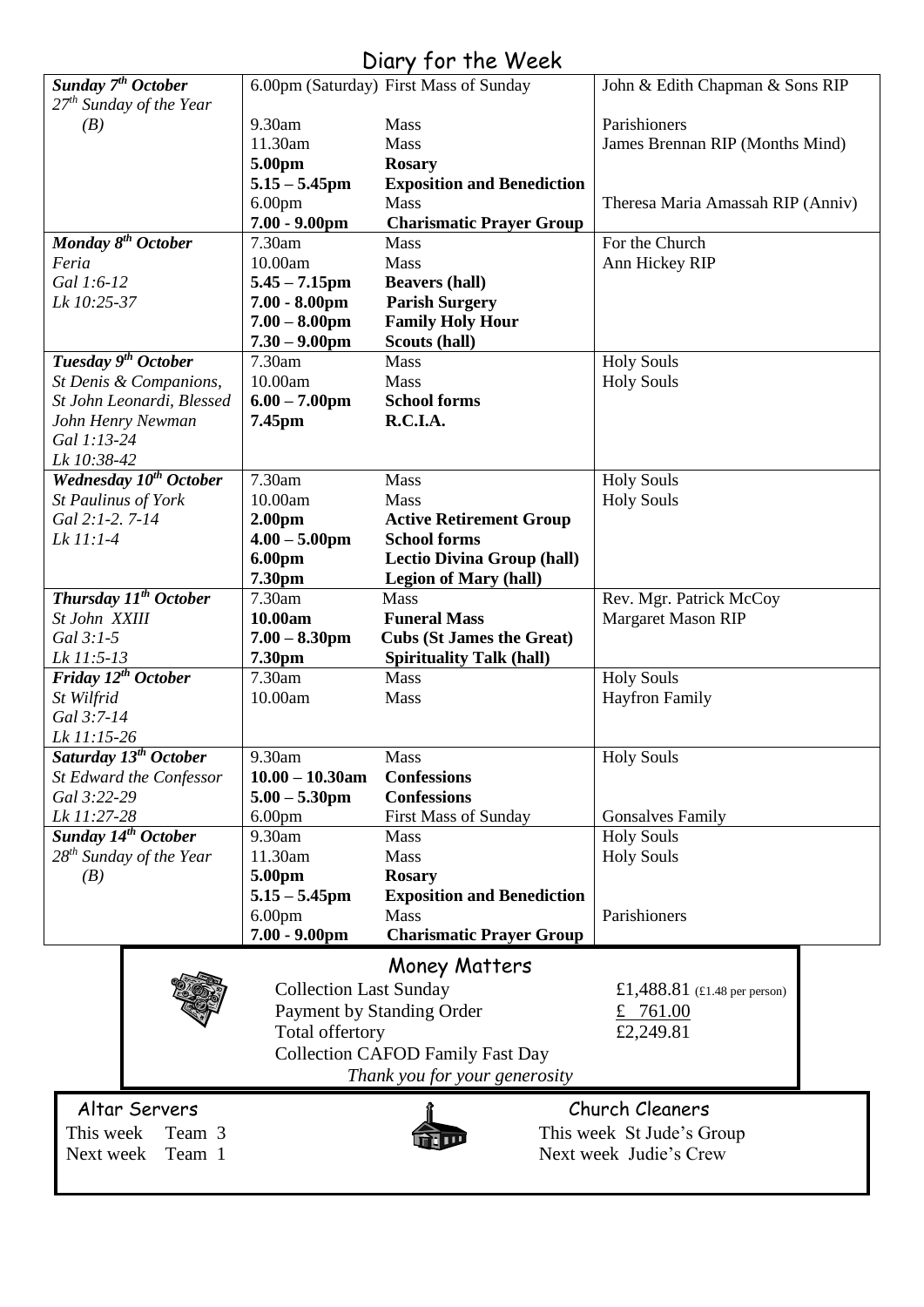# St. Andrew's Parish Notices

#### **SCOUT GROUP – REFRESHMENTS AFTER 9.30AM MASS**

Please join our 26th Croydon Scout Group in the hall after the 9.30am Mass today as they will be serving lots of refreshments. Please go along and join them for a cuppa and slice of cake and maybe a sausage roll or two! All are welcome.

#### **CAFOD FAMILY FAST DAY**

Please return your Fast Day envelopes today. Thank you again for your care and generosity.

# **NIGERIAN CATHOLIC COMMUNITY**

The group are sorry to let you know that they will not be meeting today for their Annual Harvest Thanksgiving after the 11.30am Mass due to the sudden death of one of their members. Please accept their apologies for the short notice.

#### **ANNUAL MASS COUNT**

Thank you to our PPC members who will be counting the numbers,

# **FAMILY HOLY HOUR**

Once a month we have the Family Holy Hour during which time we are trying to strengthen our faith and love for the real presence of Jesus in the Blessed Sacrament. Scripture is read, hymns are sung, bidding prayers offered up and there is also a time of silence. Please join us in the Church on Monday, 8<sup>th</sup> October from 7.00 -8.00pm, even if only for 10/15 minutes - it will bring a blessing on you, your family and our parish.

# **THE RITE OF CHRISTIAN INITIATION OF ADULTS (R.C.I.A.)**

Are you interested in becoming a Catholic or just want to learn more about the Catholic faith? If so, the RCIA group is the place for you. Please let the Priests know if you are interested or ring the Parish office and leave your contact details. We meet every Tuesday evening at 7.45pm in the hall.

#### **RITE OF CHRISTIAN INITIATION OF CHILDREN (R.C.I.C.)**

The Rite of Christian Initiation of Children (RCIC) will have their third session on Tuesday at 6.30pm on 16<sup>th</sup> October in the parish hall. This is for children over the age of 7 years who have not been baptised and for those children in year 5 and over who have not made their First Communion. Children must be accompanied by an adult. This is the last session at which new candidates will be accepted for this year.

#### **STEWARDSHIP TALKS: THURSDAYS AT 7.30PM IN THE HALL**

Please join us for St Andrew's An Encounter with the Lord through Spirituality talks. The talks explore some of the spiritualities of the Church and to encounter the Lord. The talks have been very well attended and are on Thursday evenings in the hall starting at 7.30pm. This week the talk is "The Spirituality of St John of the Cross" with Fr Kevin Alban O'Carm. Please take a leaflet from the porch with all the details. We look forward to welcoming you.

#### **SCHOOL REFERENCE FORMS**

Due to the number of parents who have not been able to complete their school reference forms in time to see Fr Len, we have put aside some more dates in order for you to meet with Fr Len. The two remaining dates are Tuesday 9<sup>th</sup> October 6.00 – 7.00pm and Wednesday  $10^{th}$  October 4.00 – 5.00pm. *Please note that these will be the last dates for you to meet with Fr Len.*

#### **YOUTH MINISTRY**

There will be a training day here at St Andrew's for Youth Ministry on Saturday  $20<sup>th</sup>$  October, 10.30 – 4.30pm. The day is aimed at those who are involved with young people, including Confirmation catechists, youth leaders/volunteers (and those who might be interested in doing so). We will focus on an introduction to youth ministry, resources, safeguarding and of course networking. To reserve a place on the day please email: [knorth@scys.org.uk](mailto:knorth@scys.org.uk) (and please bring a packed lunch with you on the day). We hope to see as many of you as possible, please have a word with Fr Len if you need more info.